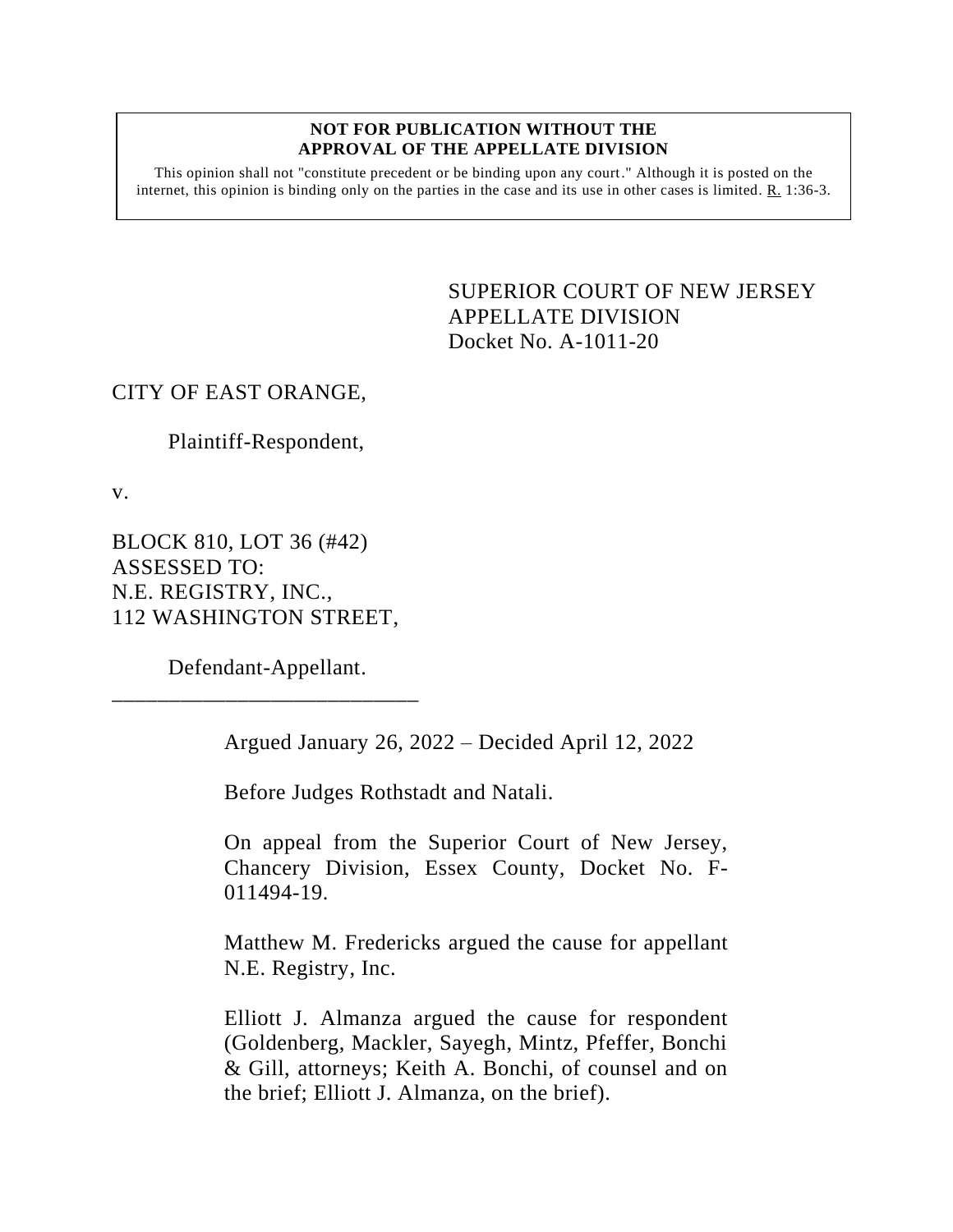#### PER CURIAM

In this tax sale certificate foreclosure action, defendant N.E. Registry, Inc. appeals from the Chancery Division's October 30, 2020 order denying its Rule 4:50-1 motion to vacate a default judgment foreclosing on the property located at 112 Washington Street in East Orange, pursuant to the Tax Sale Law, N.J.S.A. 54:5-1 to -137. The Chancery judge, Jodi Lee Alper, entered the order after finding that defendant came to the court with unclean hands by submitting a clearly altered document in support of its motion and that defendant did not establish equitable relief should be entered based on excusable neglect or other exceptional circumstances.

On appeal, defendant challenges the denial of its motion to vacate by arguing that it demonstrated the excusable neglect required to vacate the judgement under Rule 4:50-1(a), and other "equitable considerations" under Rule 4:50-1(f), which supported granting the motion; and that the Chancery judge erred by not accepting defendant's value of its property.

After considering defendant's contentions in light of the record and the applicable principles of law, and for the reasons stated in this opinion, we affirm the denial of its motion to vacate.

2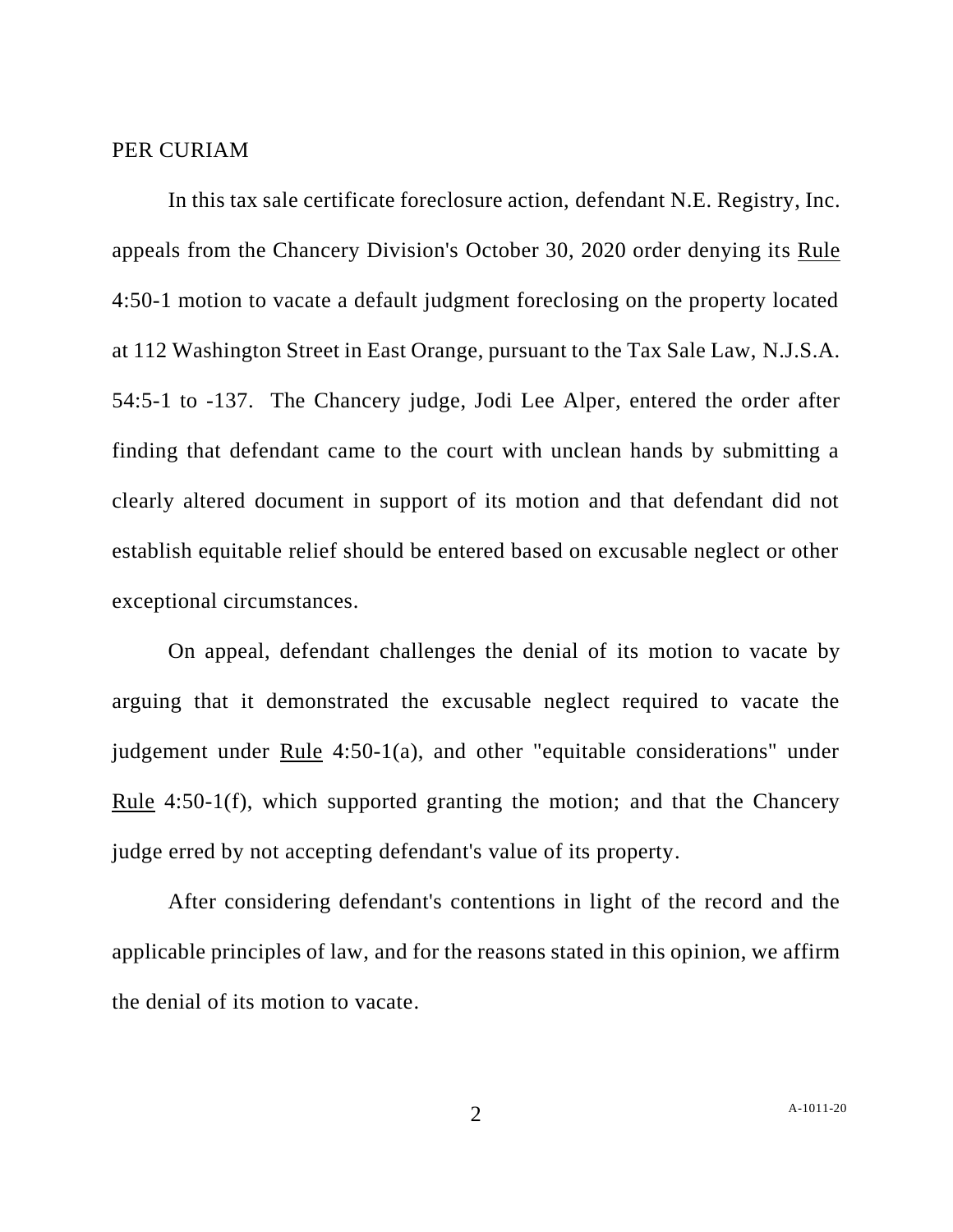We summarize the facts as developed in the motion record. Defendant has owned the subject property since 1999. In 2017, defendant's sole shareholder, Carlotta Hall, experienced health problems, and defendant became delinquent in the payment of its real estate taxes owed to plaintiff City of East Orange.

After defendant continued to be delinquent, on June 7, 2018, plaintiff issued a tax sale certificate that included delinquent taxes from 2017. In response, defendant attempted to remit deficient, partial redemption to the tax office on August 24, 2018, which was promptly returned. Again, about four months later, in December, defendant attempted to remit deficient, partial payment to the tax office, which was again promptly returned. Notably, in addition to the amount being deficient, the checks arrived at the tax office torn in half.

Unpaid taxes would continue to accrue, and, on June 25, 2019, plaintiff filed this action seeking a judgment of foreclosure on numerous properties, including defendant's property. On August 16, 2019, plaintiff, through its counsel, sent a letter to defendant and other parties to the action, notifying them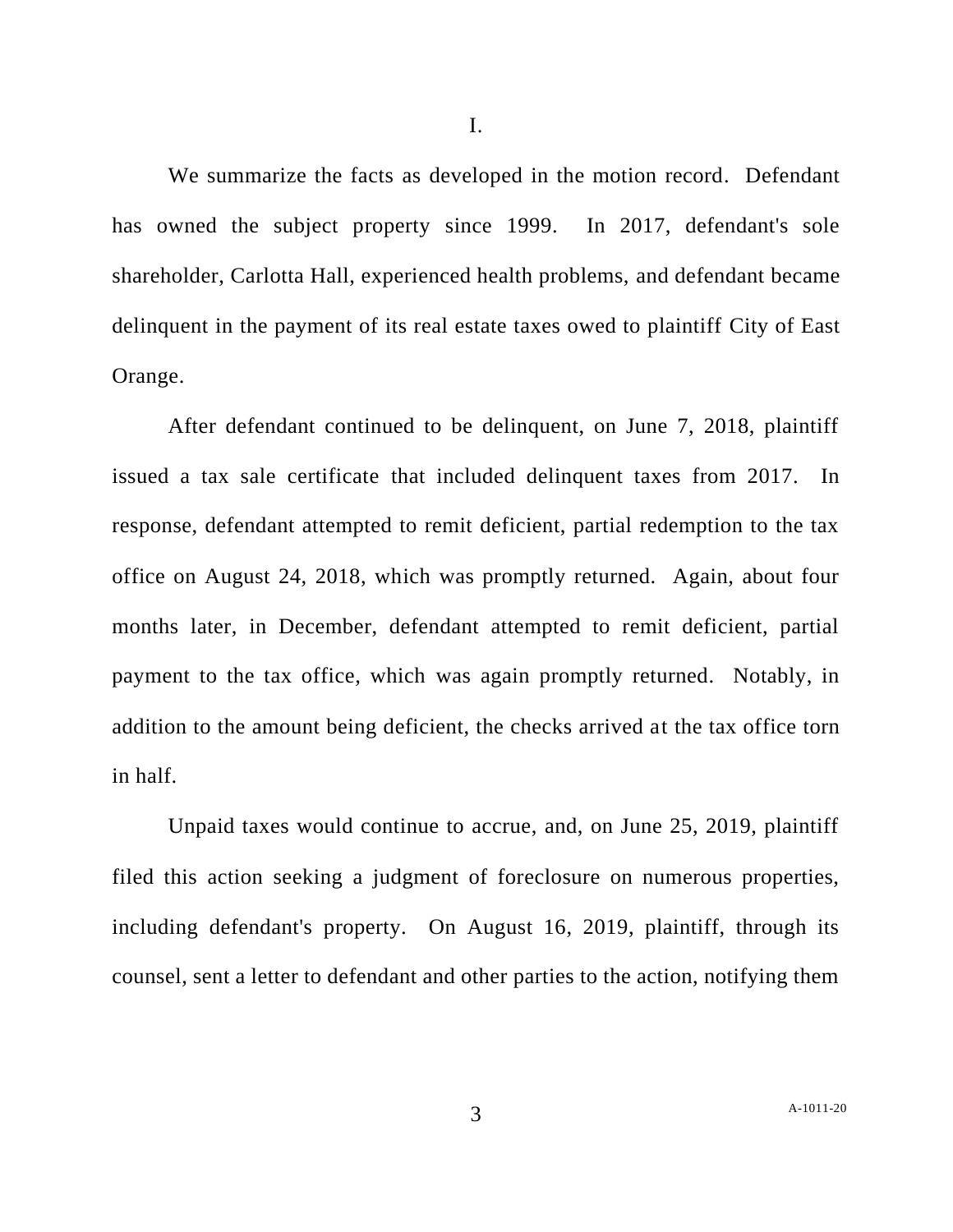of the action and instructing them "[w]e cannot calculate a redemption amount,

nor can we collect any redemption money. That is handled by the Tax Office."

A public notice published the same day, also clarified:

2. Any person desiring to protect a right, title, or interest in the described land and/or any parcel thereof by redemption or to contest plaintiff's right to foreclose, must do so by paying the amount required to redeem as set forth below, plus interest to the date of redemption, and such costs as the court may allow, prior to the entry of judgment therein, or by filing an answer to the complaint setting forth the defendant's defense, within forty-five (45) days after the date of publication of this notice.

3. In the event of failure to redeem or answer by any person having the right to redeem or answer, such person shall be forever barred and foreclosed of all his right, title and interest and equity of redemption in and to the parcels of land described in the following tax foreclosure list.

In response, defendant requested and received from the City's tax office redemption amounts on August 21 and 22, which it did not remit on either day. No payment was made to satisfy the outstanding amount. By September 20, 2019, the amount defendant owed to plaintiff was \$176,287.62.

After providing more time than required for defendant to file an answer, on October 8, plaintiff applied to the court for entry of a default judgment. On October 16, Hall, without counsel, filed a certification "in opposition to motion,"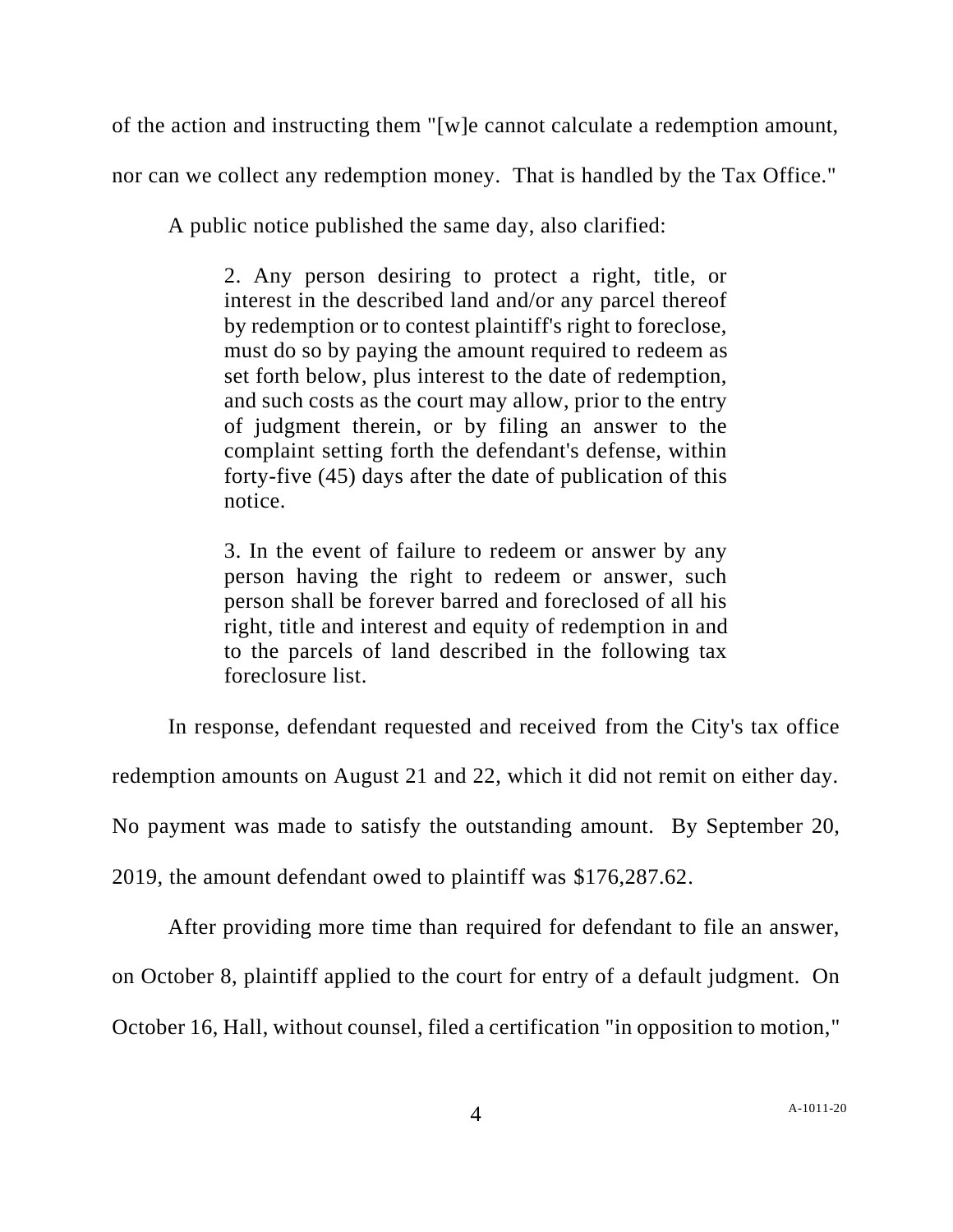asking for "a month to pay the balance to redeem the taxes."<sup>1</sup> On October 30, plaintiff filed its response.

Defendant's final attempted deficient remittal of redemption was sent to plaintiff's attorney on December 26, and again not for the full redemption amount. Plaintiff's attorney received defendant's checks on January 6, 2020, and returned them the same day via next day delivery with a letter, indicating the amount was insufficient and instructing defendant that "all redemptions must be made directly to the Municipal Tax Collector," "[t]he amount to redeem changes daily," "[defendant] should go to the Tax Collector's Office and request a redemption calculation as of the date that you intend to redeem," "[a]s of January 6, 2020, the amount to redeem was in excess of \$206,034.39 plus costs and legal fees in the sum of \$3,015.40," and "[i]f [defendant] [decided] to redeem the lien, [defendant] must provide to the Tax Collector exactly the amount to redeem."

<sup>&</sup>lt;sup>1</sup> Hall initially filed a certification "in opposition to motion" on September 19, 2019, and the same document was filed again on October 16, 2019. Notably, the fee paid initially was fifty dollars, consistent with the statutory filing fee for a foreclosure motion, pursuant to Rule 1:43, but then she paid \$175 to file again in October, consistent with the statutory filing fee for a foreclosure answer, pursuant to Rule 1:43. It appears defendant failed to file an answer within fortyfive days from publication of the notice, choosing to instead preemptively file an opposition to plaintiff's motion for entry of final judgment. Then, in October paid the filing fee for an answer, apparently to bolster its argument it filed an answer to plaintiff's complaint.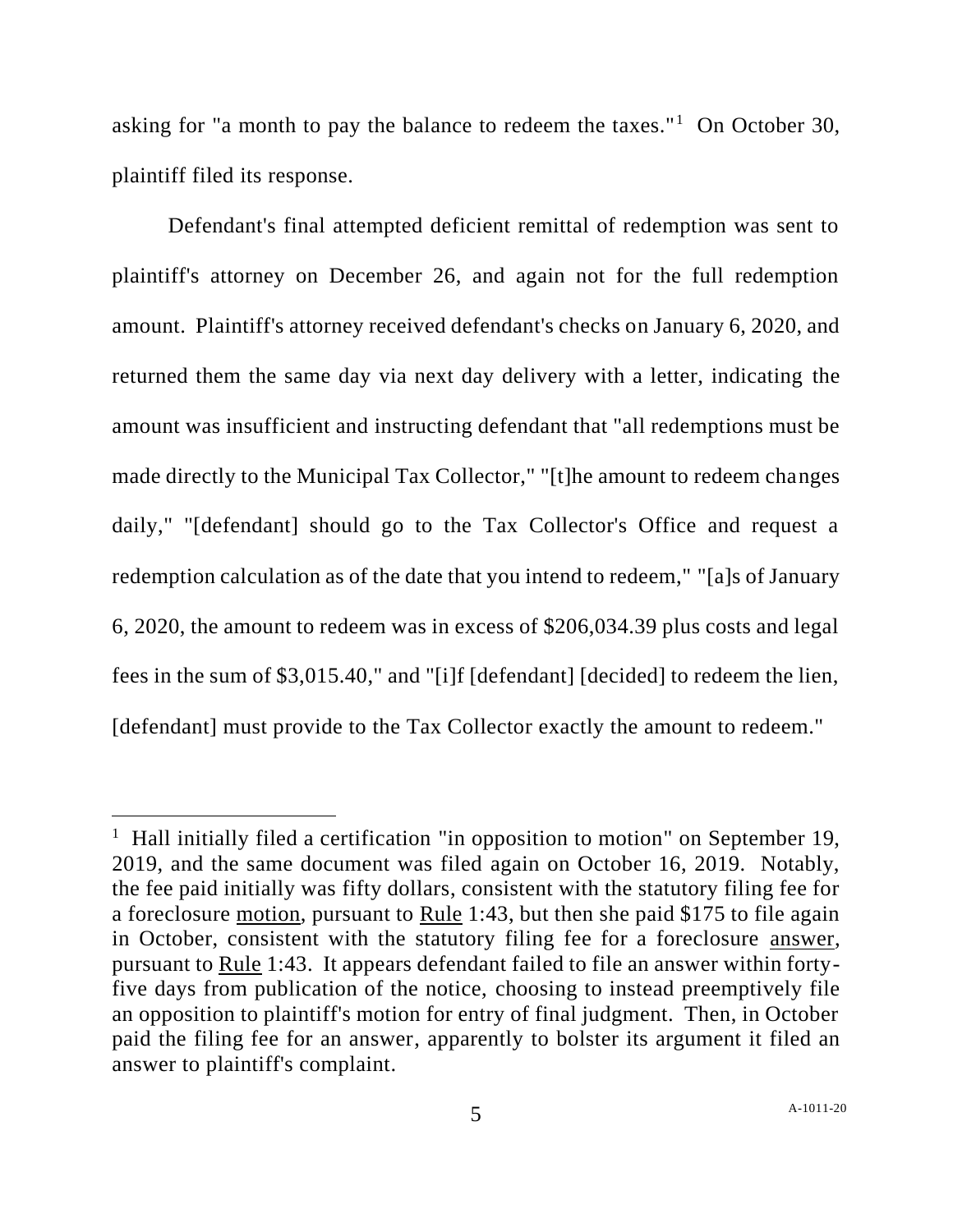On January 15, 2020, the judge entered an order rejecting defendant's objection, after finding its request for additional time to redeem was not a valid basis to deny or delay the entry of final judgment. The judge's order also granted plaintiff's application for entry of final judgment, which was entered on February 27, 2020.

Despite not redeeming, on March 10, defendant's newly retained counsel expressed to plaintiff defendant's willingness to redeem, to which plaintiff replied "[it] [would] not agree to vacate its final judgment."

On April 7, plaintiff requested the court vacate final judgment against certain parties, which had, unlike defendant, remitted full redemption. These few parties did not include defendant, as it had not remitted full redemption. In its statement of reasons, the judge specified, "After Final Judgment was entered, plaintiff accepted full redemption" from certain parties.

On September 14, 2020, defendant filed a motion to vacate final judgment, which plaintiff opposed. In Hall's supporting certification, she stated she remitted checks to plaintiff in December 2019, which she claimed plaintiff returned on February 24, 2020; and she attached a copy of plaintiff's attorney's January 6, 2020 letter that was now dated February 24, 2020, as well as a printout of Homefacts.com's estimate of the property. In plaintiff's attorney's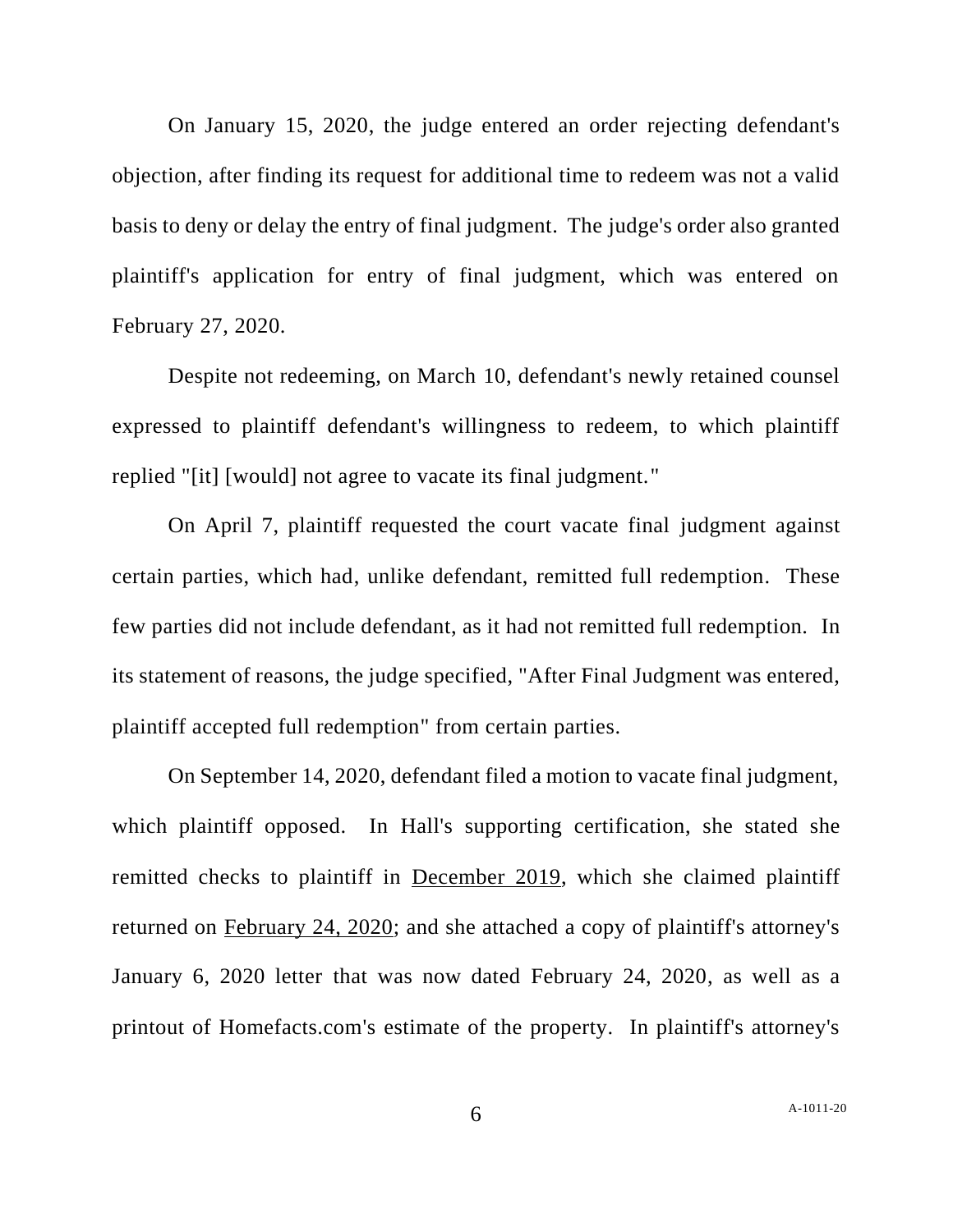opposing certification, he included a copy of the original January 6, 2020 letter, and brought to the judge's attention to defendant's attempted "fraud on [the] court."

After considering oral argument on defendant's motion on October 30, 2020, Judge Alper issued an oral decision accompanied by a written order, denying relief. The judge concluded defendant did not "set forth any basis for a relief under  $[R]$ ule 4:50." In doing so, she found defendant came to the court with unclean hands.

The judge stated she was "troubled by the fact that the defendant relies, in her moving papers, on a letter that had been sent by plaintiff's counsel returning purported redemption checks, which did not contain the entire redemption amount[, and] which contain a date that had clearly been altered." She described the circumstances surrounding plaintiff's attorney's January 6 letter and concluded as follows:

> The [c]ourt does find that that act, the act of including a clearly doctored letter, the implications of which made it appear that it was more than a month later that the defendant received back her attempted redemption checks and instructions to send those checks to the tax office that she received that letter and three days before the entry of final judgment.

> The [c]ourt finds that concerning the letter was attached to plaintiff's motion so -- to defendant's

7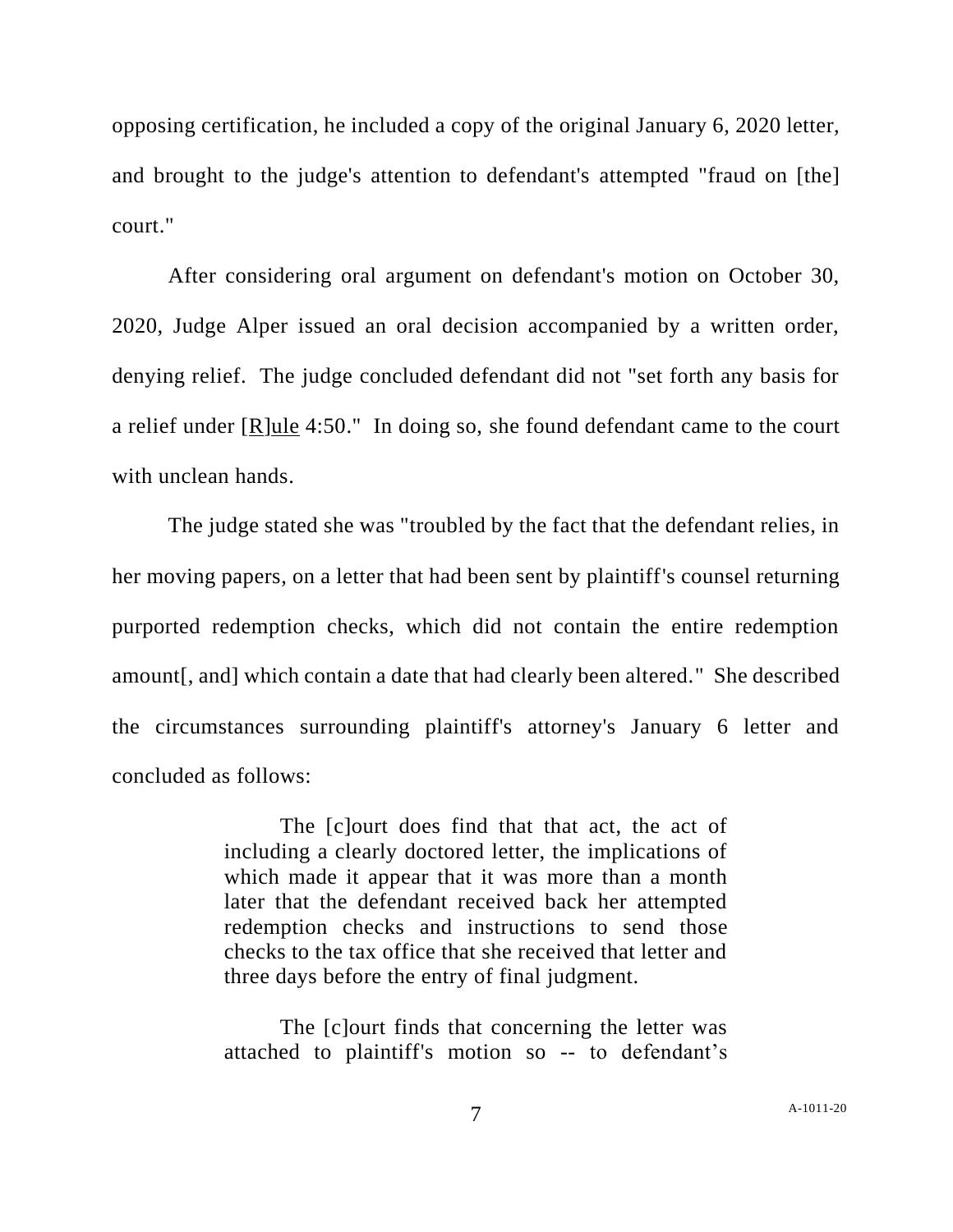motion, so the suggestion that somebody other than [Hall], the tax payer, changed the date is immaterial because she relied on that letter in her motion. She attached it to her motion knowing, or she should certainly have known that the date of the letter she attached was clearly doctored from the actual date.

So the Court finds that [Hall] comes to this court with unclean hands, whether or not she was the individual who made that change to the letter, the altered letter, she was most certainly the party who was relying on that letter by attaching it to her motion papers.

The judge also rejected any contention that Hall's unawareness that defendant

could only redeem by remitting payment to the tax office did not amount to

excusable neglect:

The defendant has stated that she was ignorant of the law and the knowledge that payoff had to be made to the tax office and that partial redemption was not appropriate. It is well settled that ignorance of the law does not satisfy the excusable neglect standard and as established by the plaintiff, [Hall] had previously made tax payments directly to the tax office and therefore was clearly familiar with the process.

Additionally, the judge explained how defendant did not establish the value of

the property to support its argument that plaintiff received a windfall:

The defendant relies on the equities to seek a vacation of the judgment in this matter. However, the basis for the equities is not documented. The plaintiff relies on a value that is from an internet site for the property. The [c]ourt does not find the value of this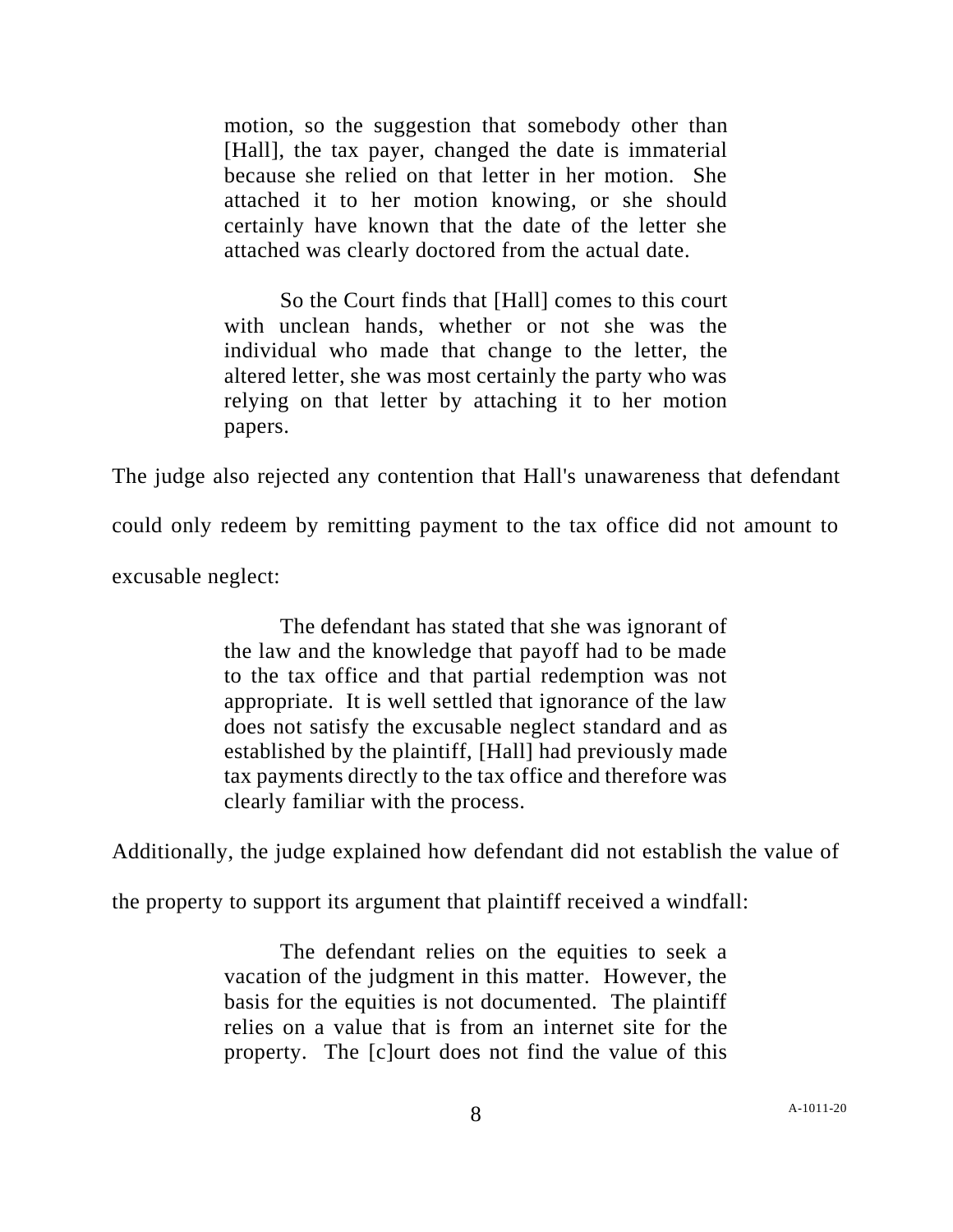commercial property to be established through a hearsay internet document.

Finally, the judge sympathized with Hall's health problems, despite not being provided any evidence of how they interfered with defendant's ability to pay its taxes. The judge stated the following:

And regarding the medical conditions of [Hall], of course that's unfortunate, however the [c]ourt cannot

rely on that as a reason for an individual not to timely pay taxes. Particularly in this case considering that the failure to pay went back to 2017, so three years, and in excess of \$200,000 is owed to East Orange. It's unfortunate, but under these circumstances in weighing the equities the [c]ourt does not find a basis to vacate the judgment pursuant to Rule 4:50.

This appeal followed.

### II.

### A.

We begin our review by addressing defendant's Rule 4:50-1 motion to vacate the final default judgment. We review a trial judge's determination on a motion to vacate a default judgment under Rule 4:50-1 for "a clear abuse of discretion." US Bank Nat'l Ass'n v. Guillaume, 209 N.J. 449, 467 (2012). "The trial court's determination under the rule warrants substantial deference, and should not be reversed unless it results in a clear abuse of discretion." Id. at 467 (citing DEG, LLC v. Twp. of Fairfield, 198 N.J. 242, 261 (2009)). To warrant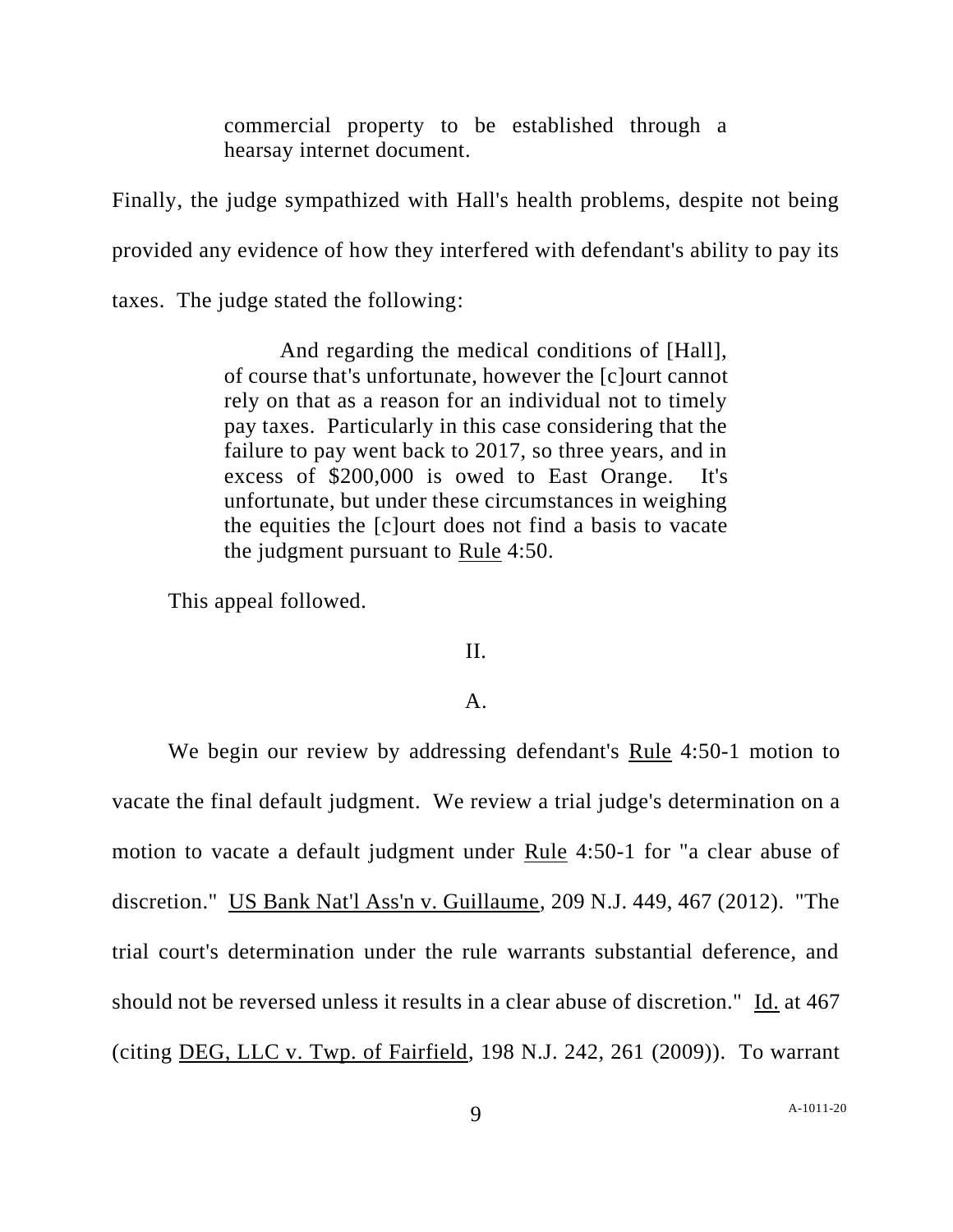reversal, the movant must demonstrate that the motion judge's "decision [was] 'made without a rational explanation, inexplicably departed from established policies, or rested on an impermissible basis.'" Id. at 467-68 (quoting Iliadis v. Wal-Mart Stores, Inc., 191 N.J. 88, 123 (2007)); see also BV001 REO Blocker, LLC v. 53 W. Somerset St. Props., LLC, 467 N.J. Super. 117, 124 (App. Div. 2021) (stating also "a trial court mistakenly exercises its discretion when it 'fails to give appropriate deference to the principles' governing the motion [or] relies 'upon a consideration of irrelevant or inappropriate factors'" (first quoting Davis v. DND/Fidoreo, Inc., 317 N.J. Super. 92, 100-01 (App. Div. 1998); and then quoting Flagg v. Essex Cnty. Prosecutor, 717 N.J. 561, 571 (2002))).

In this case, we also consider defendant's appeal against the backdrop of the Tax Sale Law. The Tax Sale Law is "liberally construed as remedial legislation to encourage the barring of the right of redemption[.]" Town of Phillipsburg v. Block 1508, Lot 12, 380 N.J. Super. 159, 162 (App. Div. 2005); cf. Bron v. Weintraub, 42 N.J. 87, 91 (1964) (determining it "understandable that the Legislature found it fair to bar the right to redeem by a strict foreclosure"). It "evidences an intention to impose stricter limits upon the time and the grounds for vacating a judgment of foreclosure than would apply generally under Rule 4:50." Block 1508, 380 N.J. Super. at 166. Nevertheless,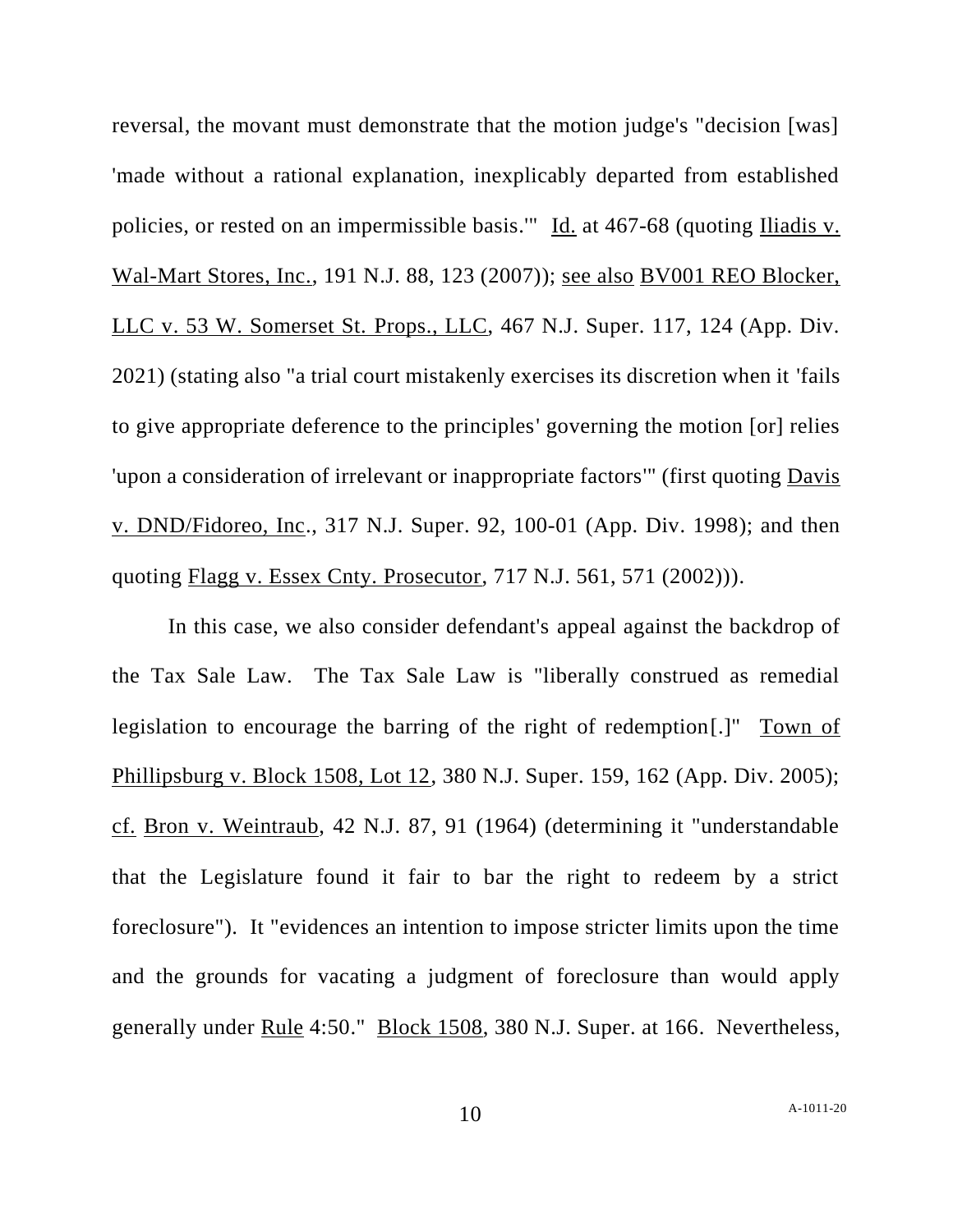"[a]lthough the primary purpose of the Tax Sale Law is to encourage the purchase of tax certificates, another important purpose is to give the property owner the opportunity to redeem the certificate and reclaim his land." Simon v. Cronecker, 189 N.J. 304, 319 (2007).

When the certificate holder is the municipality, a property owner has six months to redeem a tax certificate before a foreclosure action can be instituted. Id. at 337 n.16. "By delaying redemption until after the filing of a foreclosure action, the property owner must accept responsibility for the costs that will be incurred." Id. at 337 (citing N.J.S.A. 54:5-86). "Significantly, the property owner . . . [has] the right to redeem the tax sale certificate at anytime before the final date for redemption set by the court, N.J.S.A. 54:5-54, and 'until barred by the judgment of the Superior Court[,]' N.J.S.A. 54:5-86." Id. at 319 (citing R. 4:64-6(b) ("Redemption may be made at any time until the entry of final judgment  $\dots$  .")).

#### B.

We first address defendant's challenge to the trial judge's determination defendant was not entitled to relief pursuant to Rule 4:50-1(a), excusable neglect. According to defendant, the trial judge "gave insufficient deference" to defendant's excusable neglect. It supports this claim by relating its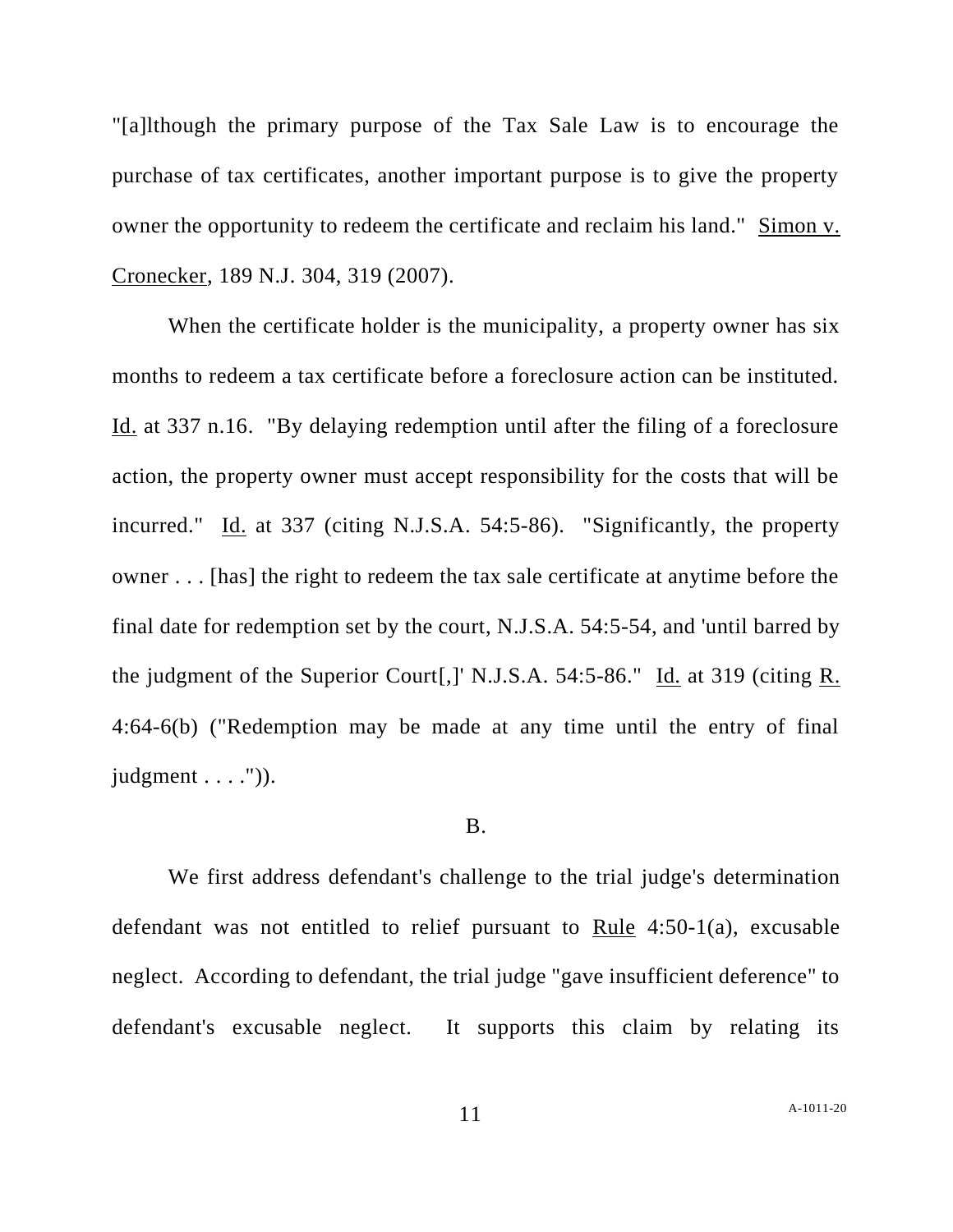circumstances with those in Tradesmens Nat'l Bank & Tr. Co. v. Cummings, 38 N.J. Super. 1, 3 (App. Div. 1955) and Arrow Mfg. Co. v. Levinson, 231 N.J. Super. 527, 532 (App. Div. 1989), where excusable neglect was found. Ultimately, defendant contends that the judge "should have found [d]efendant demonstrated excusable neglect" because it "responded to [p]laintiff's [c]omplaint and simultaneously objected" and because of the age and health of the sole shareholder of the company, "her status as a layman in the field of law," and "her willingness and diligent efforts to satisfy the tax lien at issue;" and that its meritorious defense is that it had a right to redeem as a party to the complaint. We disagree.

"[T]he party seeking to vacate [a default] judgment must meet the standard of Rule 4:50-1," which is: "On motion, with briefs and upon such terms as are just, the court may relieve a party or the party's legal representative from a final judgment or order for the following reasons: (a) mistake, inadvertence, surprise, or excusable neglect . . . or (f) any other reason justifying relief from the operation of the judgment or order." Guillaume, 209 N.J. at 467 (quoting R.  $4:50-1$ ).

This is a more stringent standard than imposed by Rule 4:43-3 for setting aside an entry of default, Guillaume, 209 N.J. at 467, and, generally, courts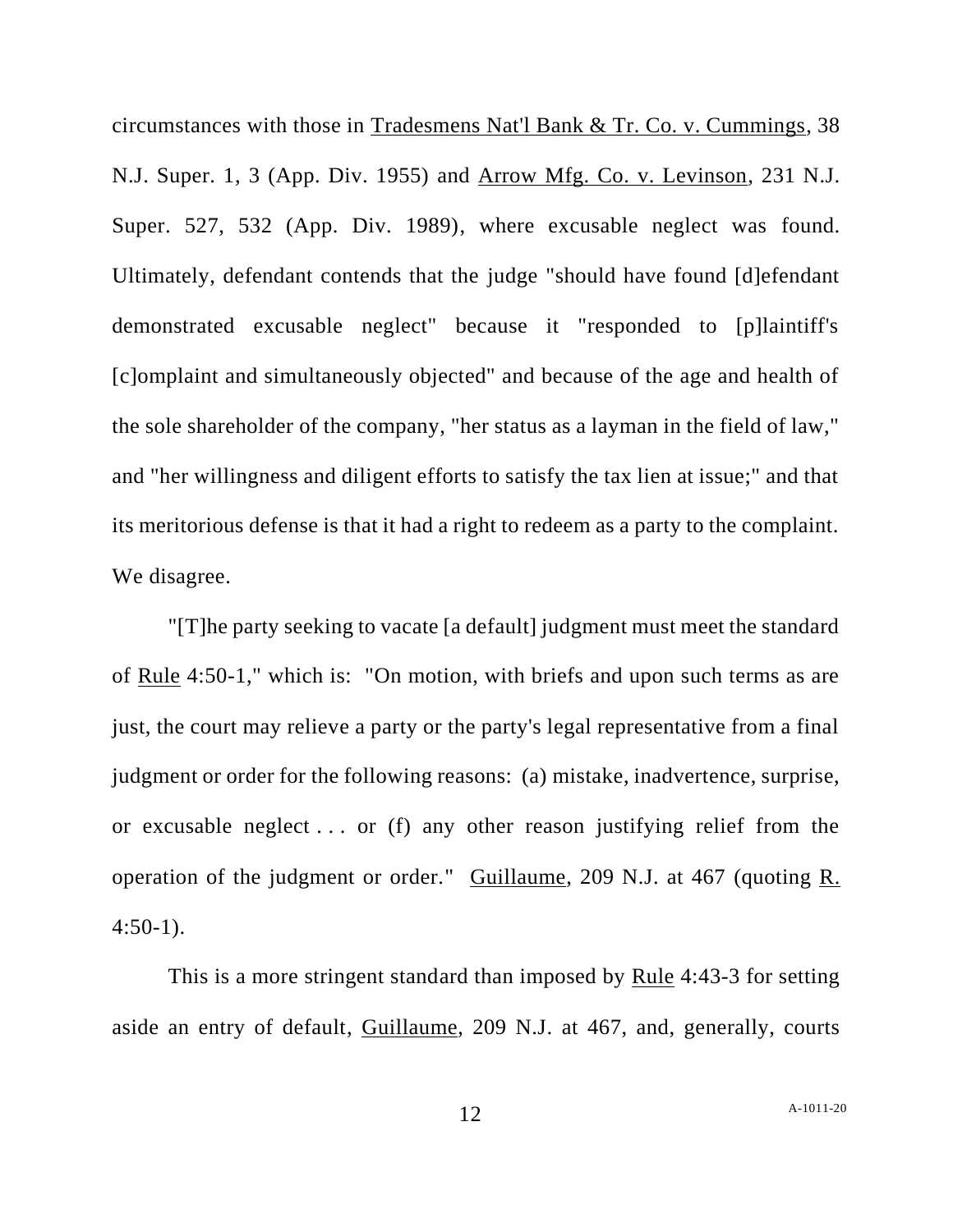should grant relief under Rule 4:50-1 "sparingly, [and only] in exceptional situations." Badalamenti v. Simpkiss, 422 N.J. Super. 86, 103 (App. Div. 2011) (alteration in original) (quoting Hous. Auth. of Morristown v. Little, 135 N.J. 274, 289 (1994)). Relief under Rule 4:50-1 must "reconcile the strong interests in finality of judgments and judicial efficiency with the equitable notion that courts should have authority to avoid an unjust result in any given case." LVNV Funding, LLC v. Deangelo, 464 N.J. Super. 103, 109 (App. Div. 2020) (quoting Manning Eng'g, Inc. v. Hudson Cnty. Park Comm'n, 74 N.J. 113, 120 (1977)).

"The four identified categories in subsection (a), when read together, as they must be, reveal an intent by the drafters to encompass situations in which a party, through no fault of its own, has engaged in erroneous conduct or reached a mistaken judgment on a material point at issue in the litigation." DEG, 198 N.J. at 262 (emphasis added). To obtain relief under Rule 4:50-1(a), a party must demonstrate a "meritorious defense" in addition to a "mistake, inadvertence, surprise, or excusable neglect." Guillaume, 209 N.J. at 467-68. "Only where a mistake of law is reasonable and there is some justification for a lack of determination of the correct law will the court grant equitable relief." Circle Chevrolet Co. v. Giordano, Halleran & Ciesla, 142 N.J. 280, 302 (1995), abrogated on other grounds by Olds v. Donnelly, 150 N.J. 424 (1997). However,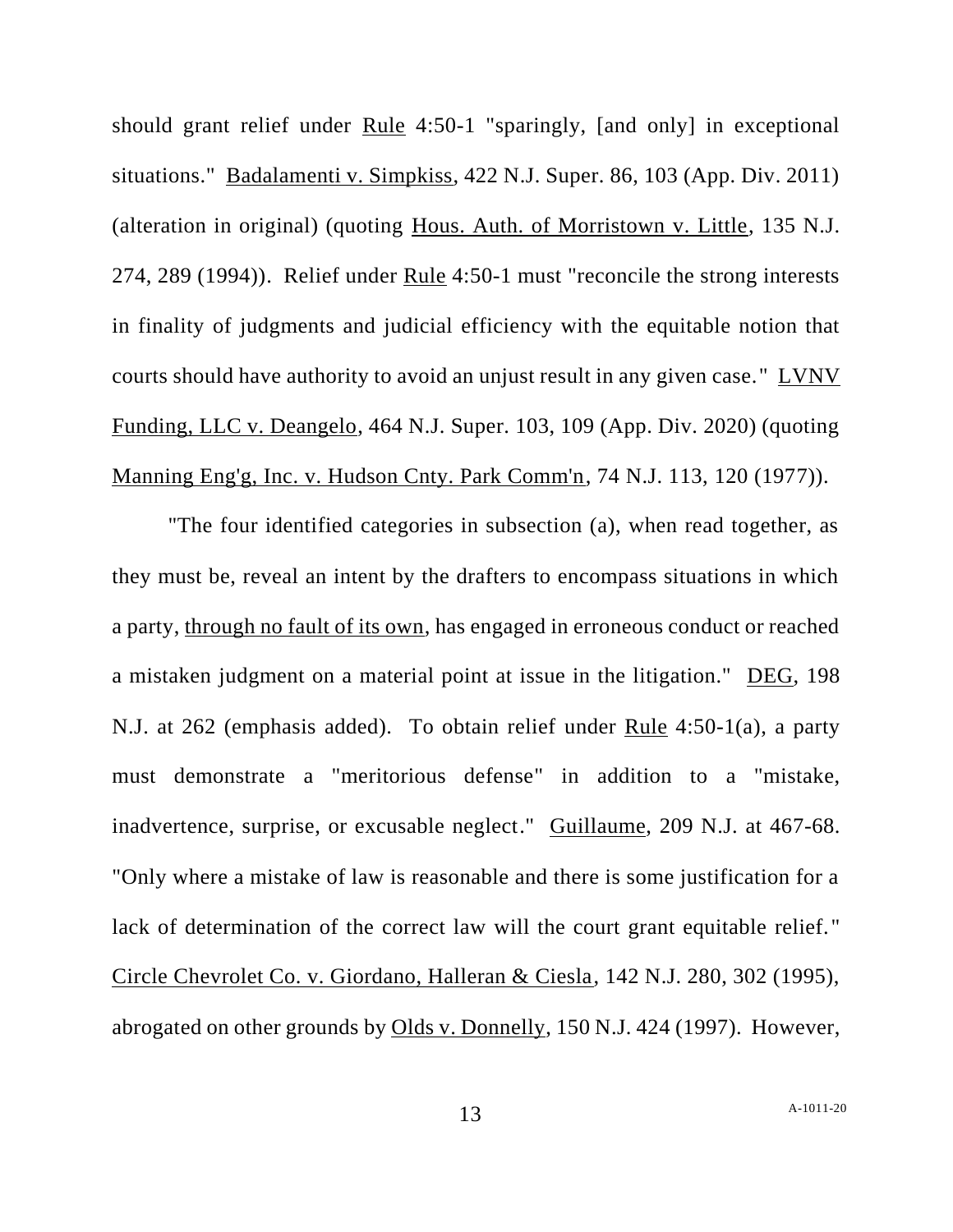"ignorance of the law" is not a sufficient basis to find excusable neglect. Id. at 302-03; see also DiTrolio v. Antiles, 142 N.J. 253, 275-76 (1995). Simply put, "'[e]xcusable neglect' may be found when the default was 'attributable to an honest mistake that is compatible with due diligence or reasonable prudence.'" Guillaume, 209 N.J. at 468 (quoting Mancini v. EDS, 132 N.J. 330, 335 (1993)).

Here, we have no reason to disturb the Chancery judge's decision that defendant was not entitled to relief for excusable neglect. To say defendant was not familiar with the process of paying taxes is completely disingenuous. Defendant paid taxes on this property for nearly twenty years while it owned this commercial property. And, in recent years, the tax office and the plaintiff's attorney detailed the redemption process to defendant on several occasions. A mistake of law does not equate with ignorance thereof. Moreover, Hall admitted in her objection to plaintiff's application for the entry of final judgment that she needed more time to raise the funds to properly redeem. She was familiar with the process, but she simply did not have funds to redeem, and that is not a basis to grant relief under Rule 4:50-1(a) for excusable neglect.

Defendant also raises, for the first time on appeal, the argument that she responded to defendant's complaint. As this argument was not raised before the Chancery judge, we will not consider it now on appeal. See Zaman v. Felton,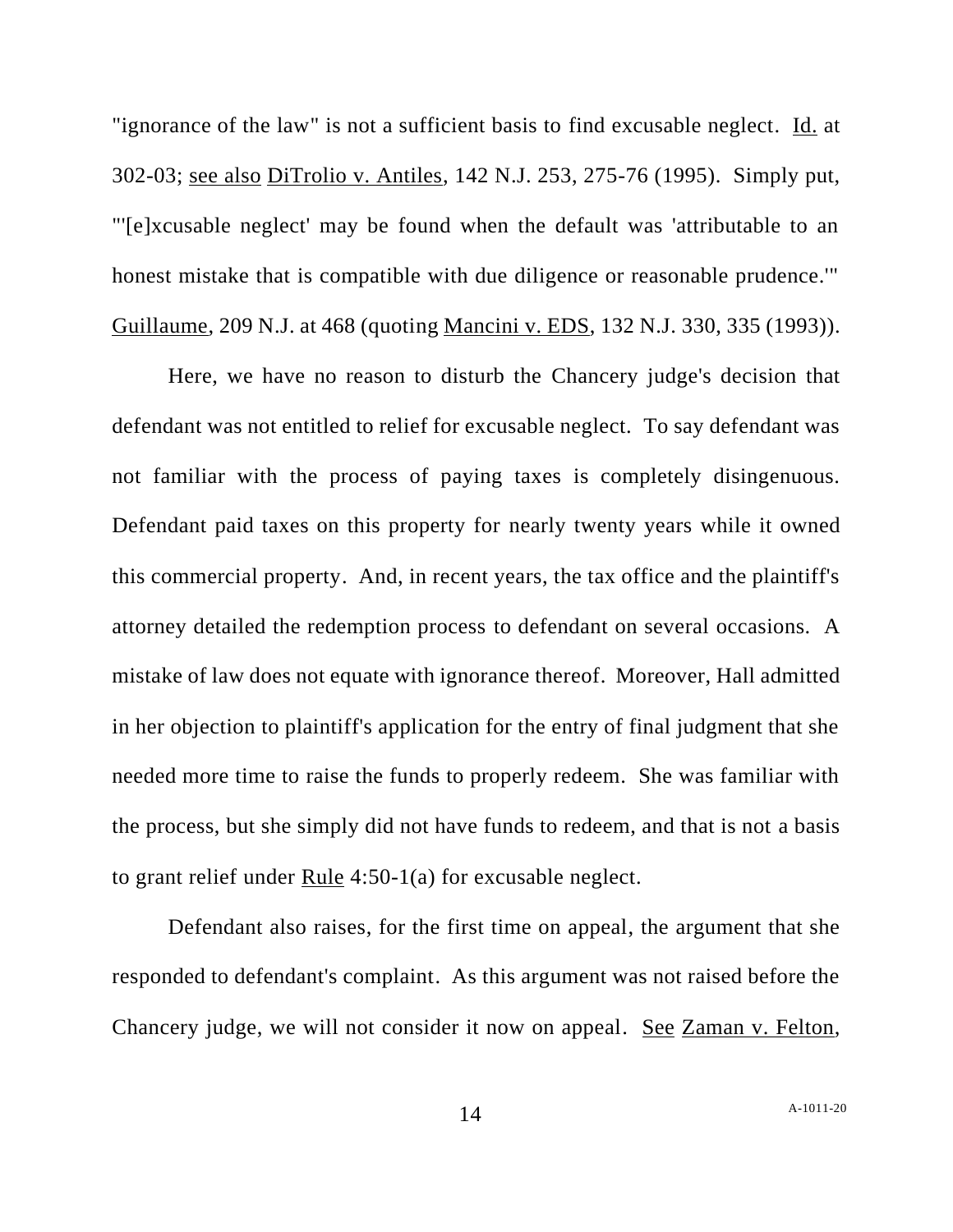219 N.J. 199, 227 (2014) ("declin[ing] to consider questions or issues not properly presented to the trial court when an opportunity for such a presentation is available" (quoting Nieder v. Royal Indem. Ins. Co., 62 N.J. 229, 234 (1973))). We only note, on the contrary, Hall certifies that she filed an objection to plaintiff's application for the entry of final judgment and does not state she filed an answer to plaintiff's complaint. Her alleged response is a "certification in opposition to motion"—not an answer—and, although Hall's certification was initially filed within her window to answer plaintiff's complaint, she did not pay the statutorily required filing fee to file an answer and her certification did not meet the requirements of an answer. In other words, even if defendant raised this argument before the Chancery judge, she would have found, as the judge did, that Hall's certification was an objection to plaintiff's motion for the entry of final judgment, and not a basis for relief under Rule 4:50-1(a). In any event, her answer, if considered as such, merely reinforced her inability to pay the full amount at that time.

Hall's health concerns are unfortunate, as Judge Alper noted, but insufficient to warrant upending the judge's decision. Notably, Hall did not submit any medical records or expert testimony in support of her claim that her health was the reason for her neglect, and the record is clear the reason she failed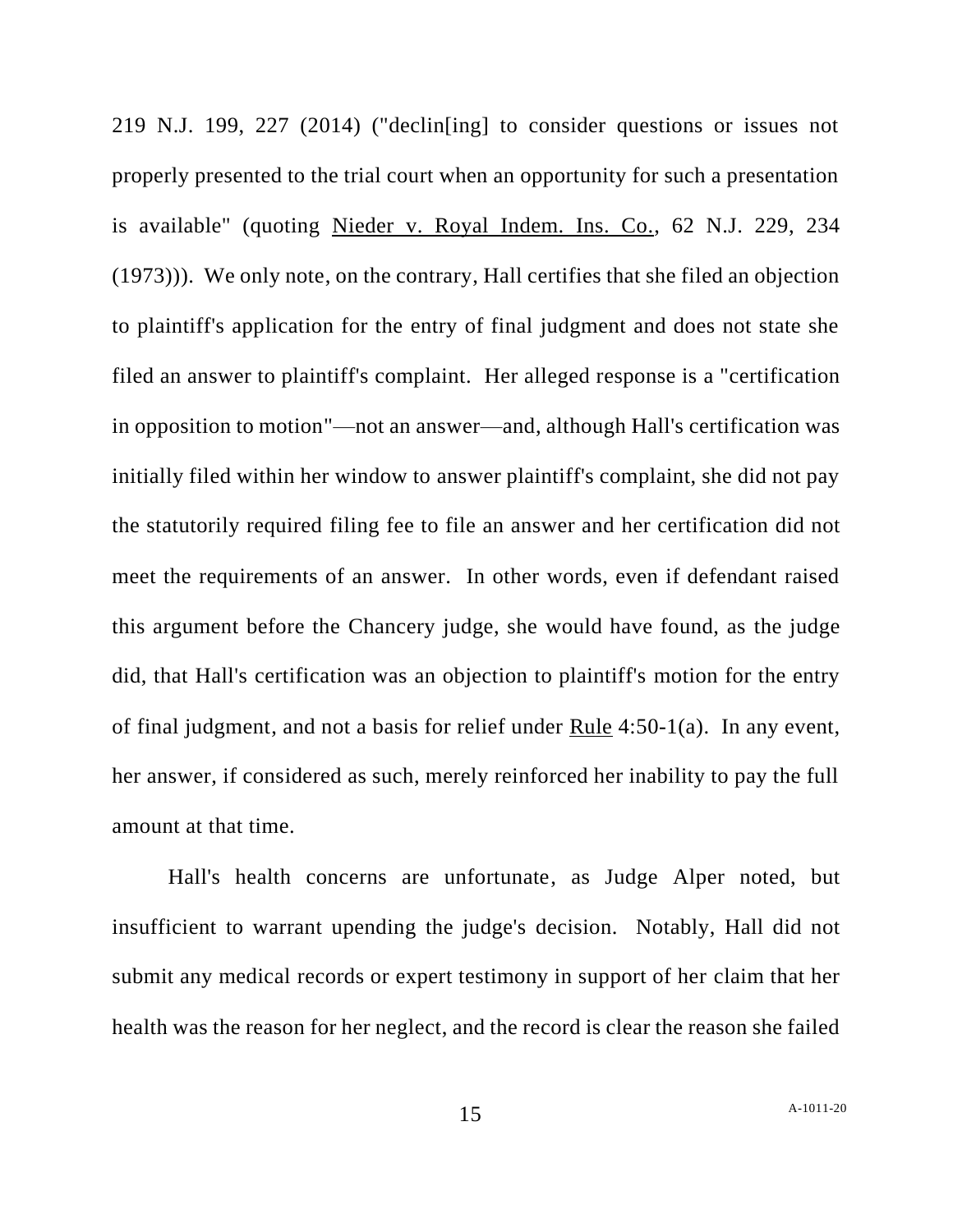to pay taxes was not because of her health, rather because she needed more time to raise the funds. Moreover, Hall was healthy enough to communicate with the tax office, file her certification in opposition of default judgment, and to make several attempts, though deficient, to redeem over the years.

Significantly, on appeal, defendant does little, if anything, to challenge Judge Alper's sound determination that Hall came to court with unclean hands. Hall submitted an altered version of plaintiff's counsel's letter returning defendant's deficient redemption and explaining the process to properly redeem the property. The date was clearly different, without explanation, when compared with the original version and delivery certification. Nevertheless, the letter was produced on defendant's behalf to make it appear it had not received its checks back from plaintiff's attorney with his instructions until a few days before the entry of final judgment, bolstering defendant's argument that it did not know how to properly redeem.

We agree with Judge Alper that defendant had unclean hands, which, alone should have barred any equitable relief. See Glasofer Motors v. Osterlund, Inc., 180 N.J. Super. 6, 13 (App. Div. 1981) (requiring denial of relief to a party who acted illegally or wrongfully pertaining to the matter in controversy).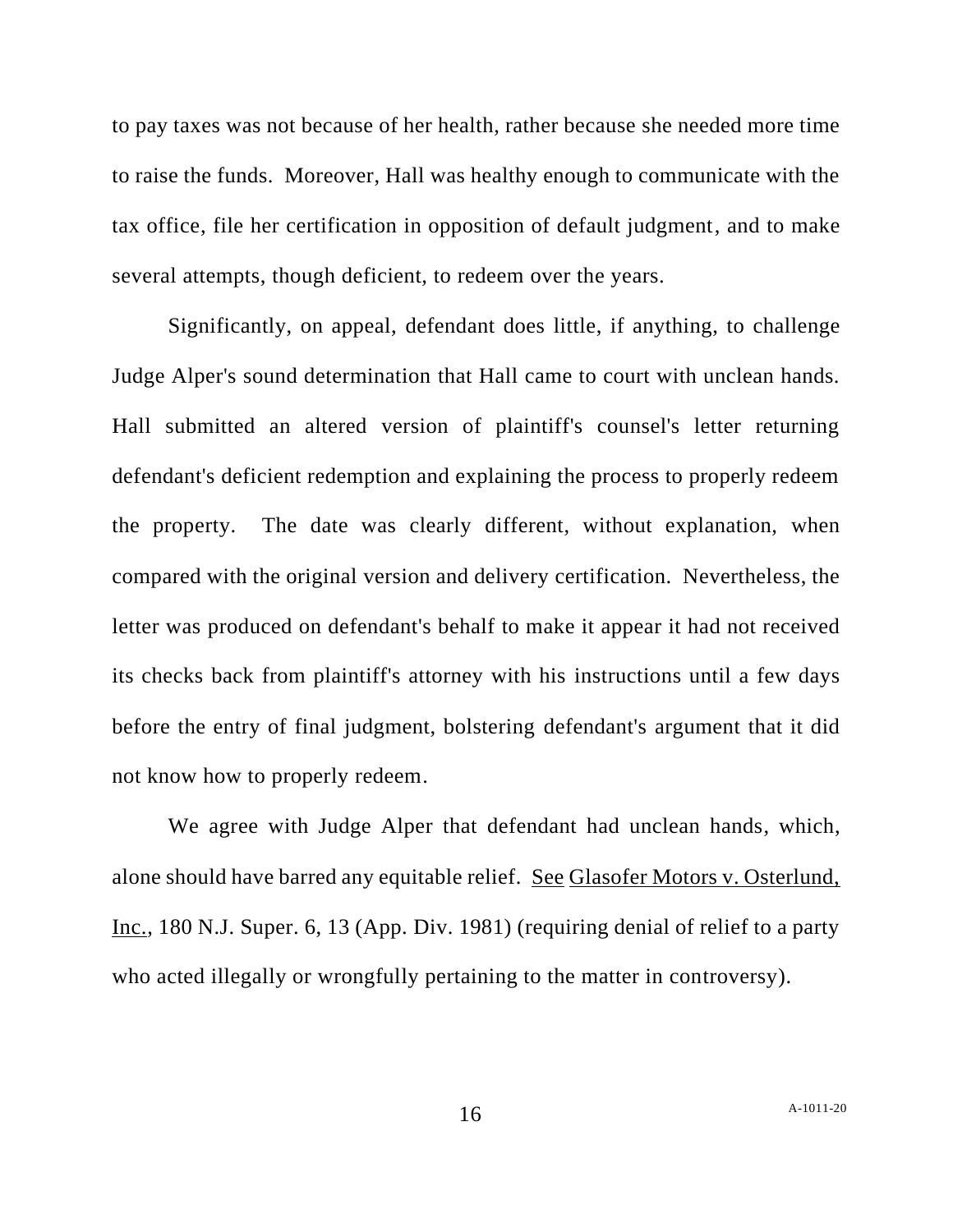Moreover, defendant failed to advance a meritorious defense required to grant relief under Rule 4:50-1(a). A mere right to redeem is not a meritorious defense when defendant failed to exercise that right by rendering full payment of taxes owed at any time prior to the entry of final judgment on February 27, 2020, when the judge explicitly barred defendant's right of redemption. See Cronecker, 189 N.J. at 319.

Under these circumstances, we have no reason to disturb the judge's denial of defendant's motion to vacate the default judgment.

## C.

Next, we address defendant's challenge to Judge Alper's determination defendant was not entitled to relief for exceptional circumstances, pursuant to Rule 4:50-1(f). According to defendant, the judge "failed to give proper weight to the equitable considerations." Specifically, it contends plaintiff realized a "windfall" because the property has "a value many times in excess of the taxes allegedly owed." Defendant claims the judge abused her discretion by "rejecting [d]efendant's valuation of the [p]roperty," based on an estimate from the website "Homefacts.com." Finally, and for the first time on appeal, defendant claims its "good faith and diligent efforts to pay the taxes," were "unconscionably rejected," unlike "other similarly situated property owners."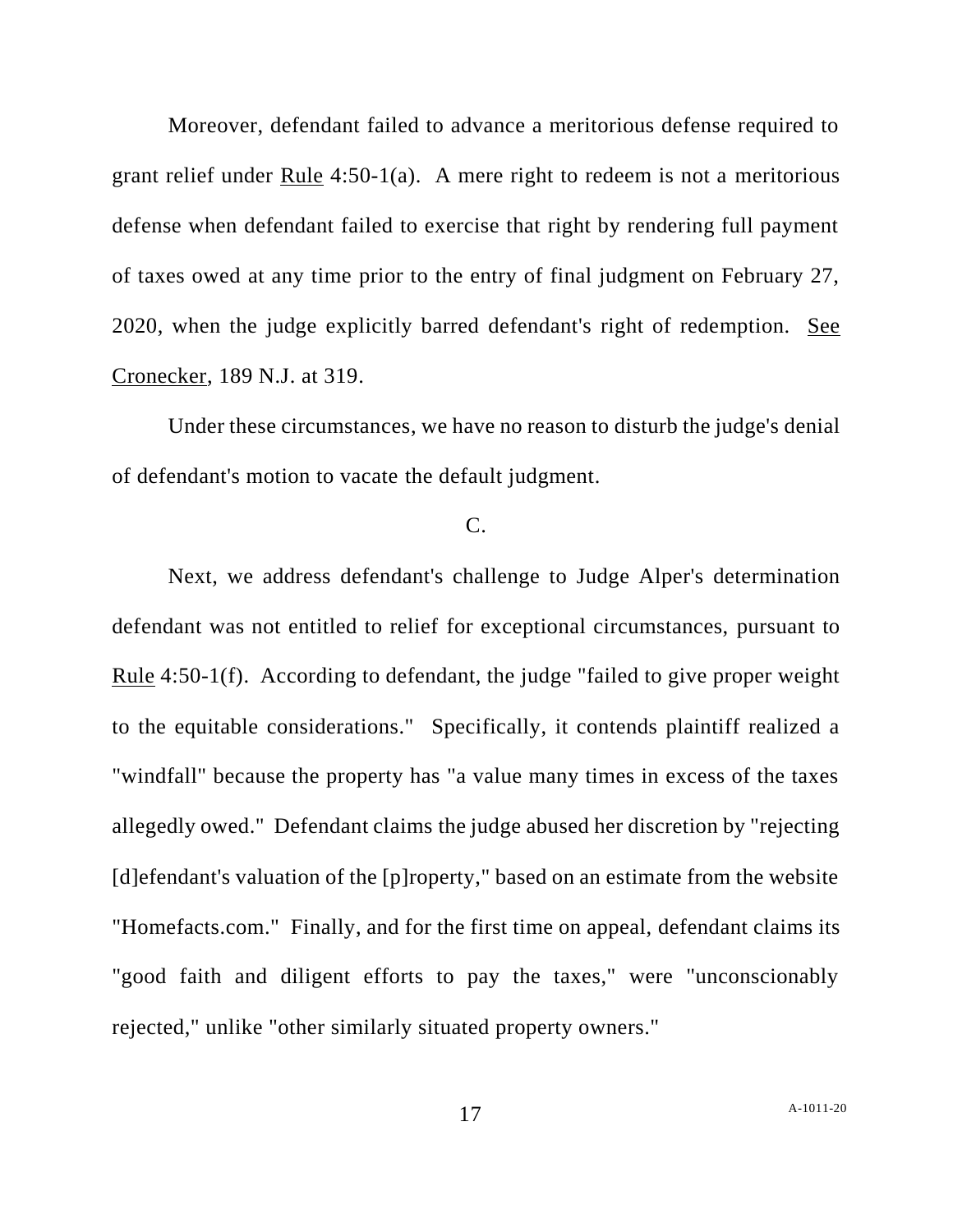Rule 4:50-1(f) permits a default judgment to be vacated for "any other reason justifying relief from the operation of the judgment," and "affords relief only when 'truly exceptional circumstances are present.'" Guillaume, 209 N.J. at 468 (quoting Little, 135 N.J. at 286). "In deciding if relief is warranted, a court may consider the movant's delay, the justification for its request, and potential prejudice to the responding party." BV001, 467 N.J. Super. at 126. In such exceptional circumstances, the rule is "as expansive as the need to achieve equity and justice" but granted sparingly, only to avoid a "grave injustice." Guillaume, 209 N.J. at 484 (first quoting Court Inv. Co. v. Perillo, 48 N.J. 334, 341 (1966); and then quoting Little, 135 N.J. at 289). Each case brought under subsection (f) "must be resolved on its own particular facts." Johnson v. Johnson, 320 N.J. Super. 371, 378 (App. Div. 1999) (citing Baumann v. Marinaro, 95 N.J. 380, 395 (1984)). The burden is on the movant to "demonstrate the circumstances are exceptional and enforcement of the judgment or order would be unjust, oppressive or inequitable." Id. at 378.

Here, defendant failed to carry its heavy burden to establish relief, pursuant to Rule 4:50-1(f), was necessary to prevent an injustice, especially considering its unclean hands as previously discussed.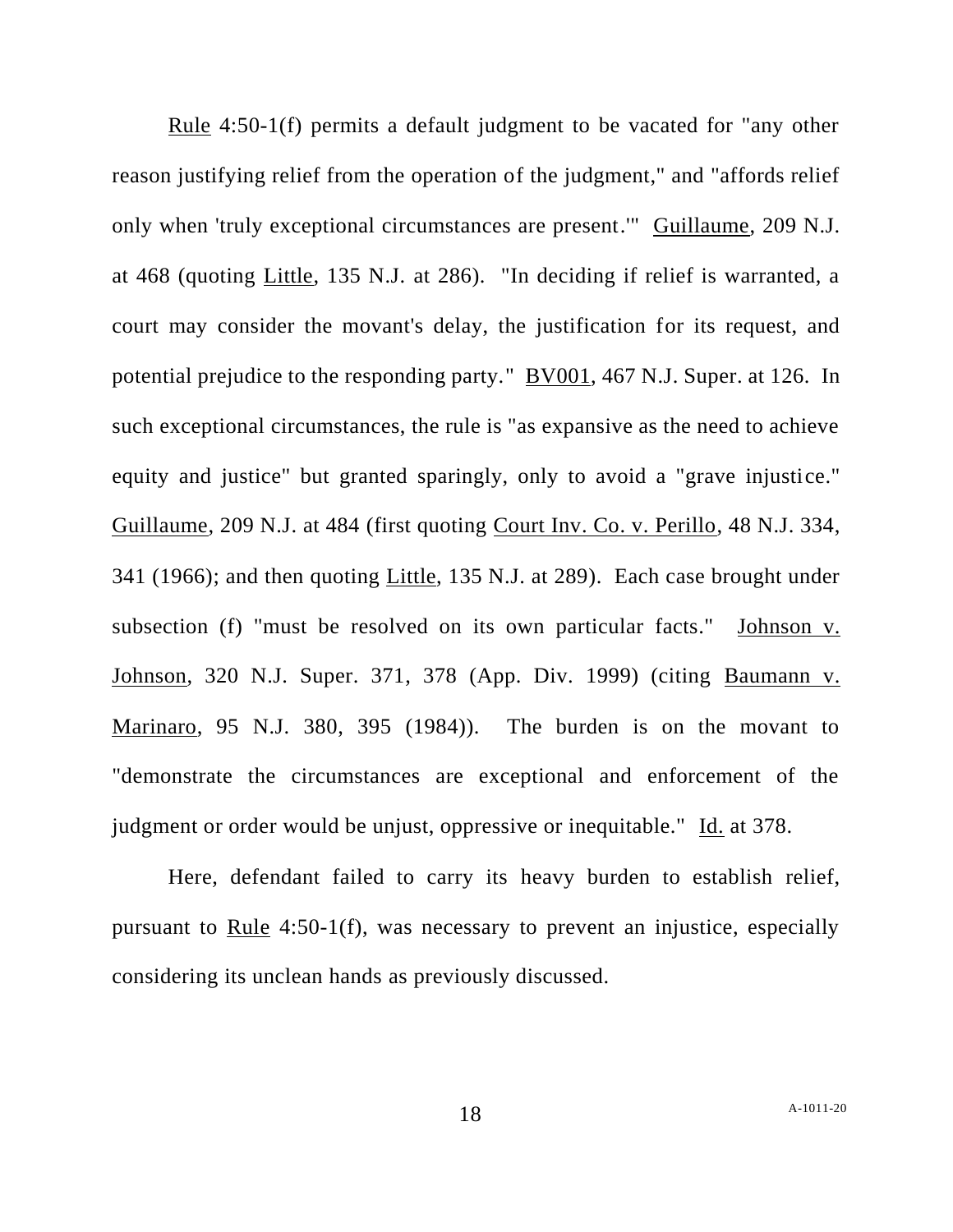Moreover, defendant did not offer any credible evidence that plaintiff received a windfall from the default judgment. Defendant failed to provide an appraisal or other recognized valuation document, rather it provided simply an estimate printed out from a website. The website estimate was insufficient to establish the value of the property because expert or other recognized and reliable evidence is needed to determine the market value of a commercial property. See 160 W. Broadway Assocs., LP v. 1 Mem'l Drive, LLC, 466 N.J. Super. 600, 615 (App. Div.), certif. denied, 248 N.J. 232 (2021) (recognizing "as to issues of valuation, 'expert testimony is needed [because] the factfinder would not be expected to have sufficient knowledge or experience and would have to speculate without the aid of expert testimony'" (quoting Torres v. Schripps, Inc., 342 N.J. Super. 419, 430 (App. Div. 2001))); cf. VBV Realty, LLC v. Scotch Plains Twp., 29 N.J. Tax 548, 564 (Tax 2017) (recognizing the "pitfalls which exist with information reported on public websites" are that the information may be "based upon erroneous data or speculation"). In other words, defendant's windfall argument is baseless.

Defendant's remaining arguments are meritless. Defendant's belated willingness to pay the redemption amount, although a consideration, is not dispositive when a judge is determining whether a defendant demonstrated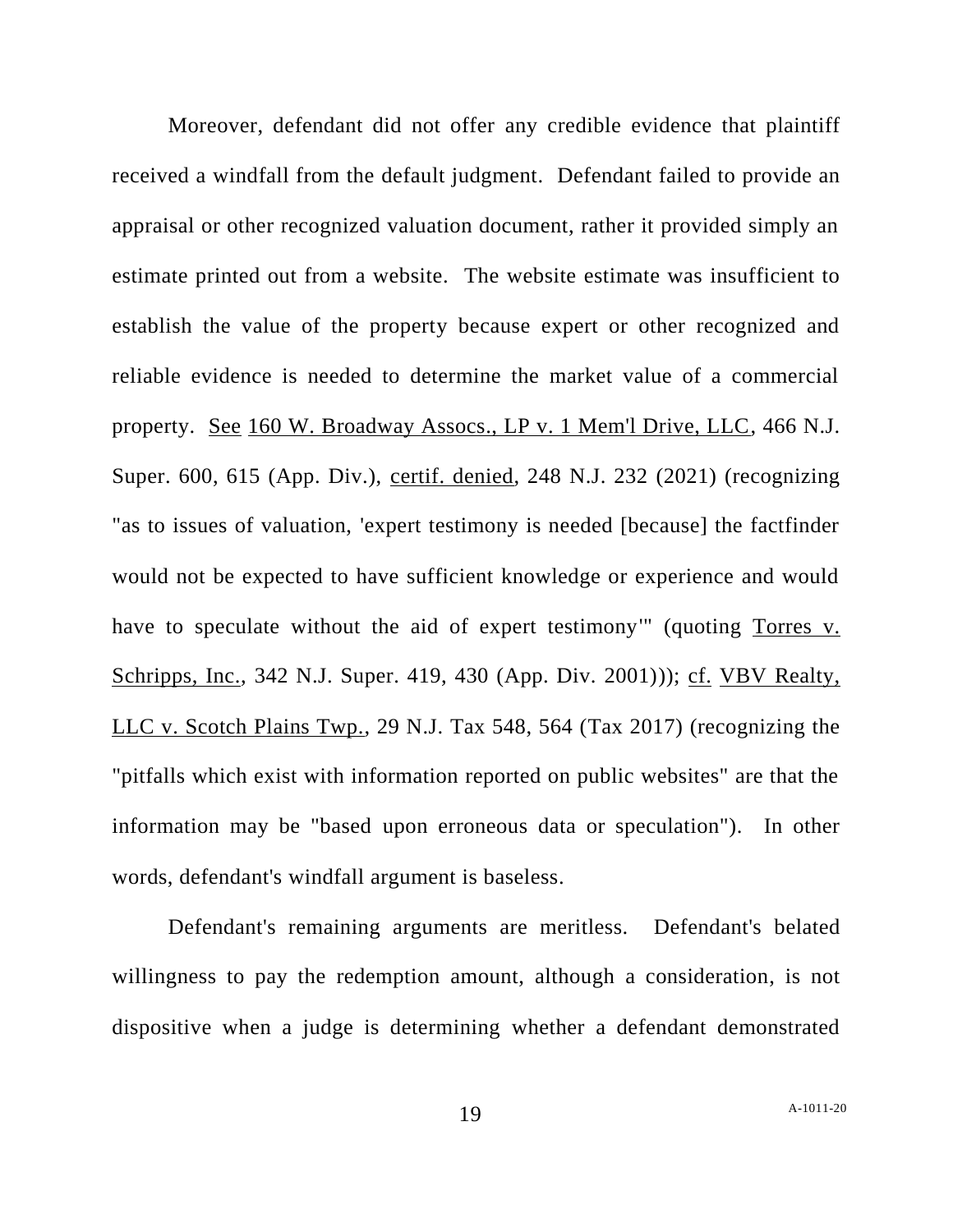exceptional circumstances warranting relief. If that willingness to pay was dispositive, every such motion would be granted. Cf. Arrow, 231 N.J. Super. at 532-33 (considering nature of statute violated, the defendant's willingness to pay and his liability stemming from piercing the corporate veil, and the corporate co-defendant did not challenge default judgment entered against it). Notably, unlike the defendants in Arrow, who violated a strictly construed penal statute, here defendant violated the Tax Sale Law, which is a "remedial" statute "liberally construed" "to encourage the barring of the right of redemption." Block 1508, 380 N.J. Super. at 162; see Princeton Off. Park, LP v. Plymouth Park Tax Servs., LLC, 218 N.J. 52, 65 (2014).

Finally, we turn to defendant's argument that its efforts to redeem were rejected by plaintiff while others were permitted to redeem. As this argument was not raised before Judge Alper, we will not consider it now on appeal. See Nieder, 62 N.J. at 234. We only note, any comparison to other defendants that properly redeemed is futile—defendant did not properly redeem—and it did not provide any support for a contention that plaintiff accepted improper redemption from others. See Deutsche Bank Nat'l Tr. Co. v. Russo, 429 N.J. Super. 91, 99 (App. Div. 2012). On the contrary, plaintiff's attorney's certification in support of its motion to vacate final judgment against certain parties did not state that